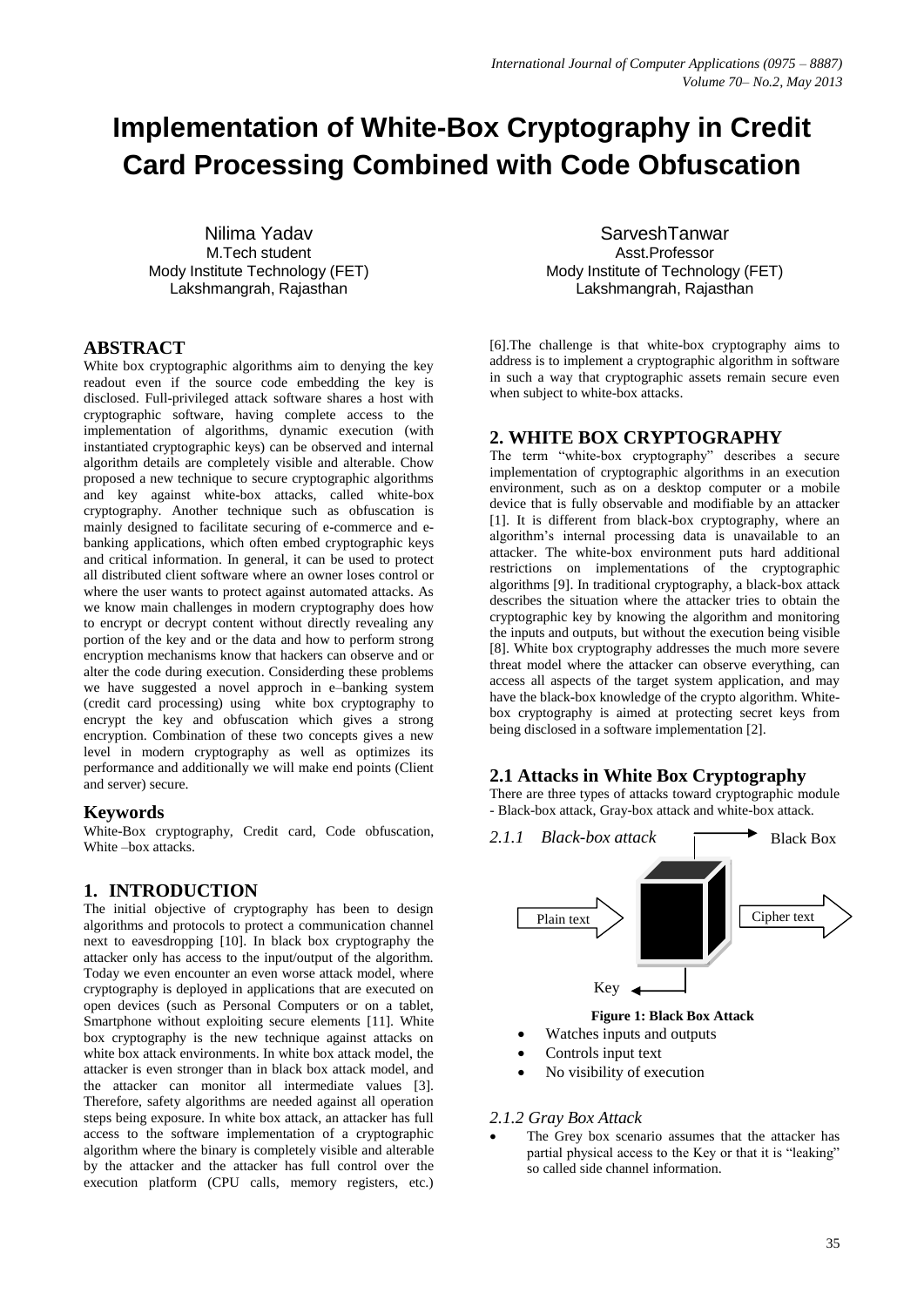- Side Channel Analysis attacks (SCA) exploit information leaked from the physical implementation of a cryptographic system.
- The leakage is passively observed via timing information, power consumption, and electromagnetic radiations.



#### **Figure 2: Gray Box Attack**

#### *2.1.1 White-box attack*

- Attacker can observe everything.
- Attacker knows algorithm.
- Watches inputs, outputs, and intermediate calculations.
- Controls input text.
- Full visibility into Memory (debuggers and emulators).



**Figure 3: White Box Attack**

#### **2.2 Need of white box cryptography [14]**

Standard cryptographic models suppose that endpoints, PC and hardware protection tokens are to be trusted. If those endpoints reside in a potentially hostile environment then the cryptographic keys may be directly visible to attackers monitoring the application execution while attempting to extract the keys either embedded or generated by the application from memory [14]. There we need white box cryptography to secure key as well as end points.

- Modern cryptographic algorithms are planned so that an encrypted message can be considered safe while it is travelling between the endpoints at which it is encrypted and decrypted.
- However, commonly-used cryptographic algorithms were not designed to operate in an environment in which their execution could be observed.
- The crucial points are the endpoints of cryptographic communication, where a message is encrypted, signed, or decrypted, because the secret cryptographic keys are required for each such operation.
- If an adversary has access to the device on which a message is cryptographically processed, and if the

cryptographic keys are not sufficiently protected, he can extract these keys. This can invalidate the whole security system.

- Most hardware platforms, including personal computers, mobile phones, and embedded systems, provide an insecure execution environment for cryptographic operations.
- Adversaries can monitor the program Code and memory of such devices via special tools, and gain access to the secret cryptographic keys, which are usually internally revealed at some point during processing.
- White-box cryptography has emerged to specifically address the problem of entrusted endpoints in cryptographic communications.
- If the target device resides in a hostile environment then the cryptographic keys may be directly visible to an attacker.
- An attacker may be able to monitor the application and extract one or more cryptographic keys embedded or generated by the application.
- This is a common problem for PCs, set top boxes and other devices where DRM, conditional access or other security sensitive applications are involved

# **3. OBFUSCATION**

Obfuscation is a typical code protection technique used to make your code hard to read. Obfuscation changes the name of your classes and methods to unreadable or meaningless characters, making it more difficult for others to understand your code [5]. Object oriented programming is useful everywhere because it offers several advantages to read, adapt or extent code. However, this way of programming in modules leaves many traces into an executable and reverseengineers will exploit these traces as good as possible to reconstruct the original source code [7]. Therefore, programmers developed several techniques to maximally difficult to understand the internals of a program so that analysis becomes very hard. This technique applies one or more transformations to code that make a code more resistant to analysis and tampering, but preserve its functionality.

# **4. PROPOSED APPROACH**

In todays world where e-banking is common to every second individual the concept of secuing the tranctions becomes very importatnt.so in order to facilalte the same we got motivated to come out with the concept of wbc (whitebox cryptography) coupled with code obfucation to develop this idea.

## **4.1 Statement of Problems**

#### *4.1.1 Problem-1*

What security technique must be followed to make the data as well as the key which is used to encrypt the data?

#### *4.1.2 Problem-2*

How to make sure that, hacker is not able to alter/modify the environment (Code which is running) in which data is being encrypted and also secured at the end points?

# **1.1 4.2 Proposed Approach Steps**

Credit card details are encrypted using AES,RSA and SHA with different combination of key size by taking reference from Marjanne Plasmans algorithms [4] and which is coupled with code obfuscation in real time scenario as part of my this paper.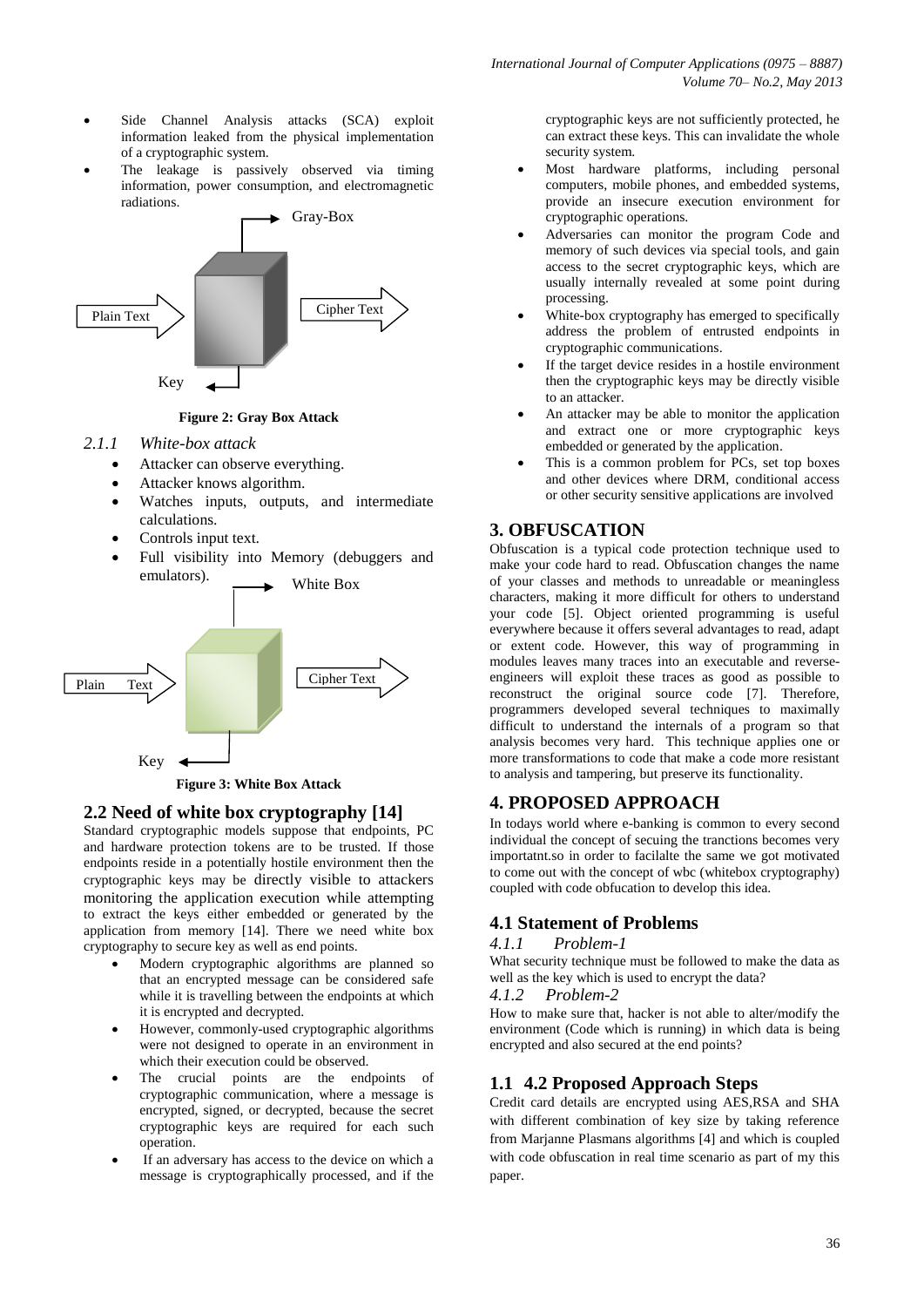**STEP-1:** Credit card details (Names, CVV No, Date of birth, Amount) are submitted from user and consider it as Plaintext for following algorithm.

#### **STEP-2:** Plaintext P is encrypted using AES and key KCEK.



**Figure 4: Content Encryption Flow Chart**

**STEP-3**: KCEK is encrypted using RSA which is asymmetric key algorithm and used public key and get the cipher text 1 (C1).

**STEP-4:** Calculating the hash of C1 using SHA and generate MAC value of KEK.

**STEP-5:** Again encrypting the Hash, KEK using two randomly generated and concatenated key KMAC and KREK using AES algorithm.

**STEP-6**: Concatenate C1 and C2 and get new value of cipher  $C<sub>0</sub>$ 



- Content Encryption Key KCEK. KCEK is a randomly generated.
- The client sends C0 to the recipient device, after receiving C0; the receiver splits it into C1 and C2 and decrypts the cipher text using private key.

#### **4.2 Module Description**

The whole process is divided into four modules, module-1 describes encryption of plaintext and key (using AES-128 bits, RSA, SHA-128 bits), module-2 describes encryption of plaintext and key (using AES-256 bits, RSA, SHA-521) and module 3 and 4 describes security at end points (Client and server) using code obfuscation and doing comparison between module-1 and module-2 using different parameters respectively (computation time, memory and Output Bytes).

#### *4.3.1 Module-1: Encrypt the plaintext and key using AES-128, RSA and SHA-1*

In first module, encrypt the credit card values and key using AES-128, RSA and SHA-128.

- Plaintext for this process is come out in form of credit card details (Name, card No, CVV number and, amount).
- Card No, CVV No, amount to be detected from credit card duly distinguishes by separator.
- Above these details are concatenated with separator.
- We are using AES-128 bit algorithm to encrypt plaintext as know as credit card details.
- SHA-128 is used to calculate the MAC value and RSA is used for Key exchange between two parties.
- We will then calculate MAC value for the encryption done by RSA.
- Then we will encrypt the MAC using AES Algorithm.

#### *4.3.2 Module-2: Encrypt the plaintext and key using AES-256, RSA, and SHA-2.*

After completing first module come into second phase where using again e-banking process system known as credit card processing system with AES-256,RSA AND SHA- 2.

- Plaintext for this process is come out in form of credit card details (Name, card No, CVV number and, amount).
- Above these details are concatenated with separator.
- By using AES-256 bit algorithm to encrypt plaintext as know as credit card details.
- SHA-2 is used to calculate the MAC value and RSA is used for Key exchange between two parties.
- Calculate MAC value for the encryption done by RSA.Then encrypts the MAC using AES Algorithm.

#### *4.3.3 Module-3: Security at end points (Client and server) using code obfuscation*

 Commonly-used cryptographic algorithms were not designed to operate in an environment in which their execution could be observed. The crucial points are the endpoints of cryptographic communication, where a message is encrypted, signed, or decrypted because the secret cryptographic keys are required for each such operation. So in module-3 securing both ends client side as well as server side.